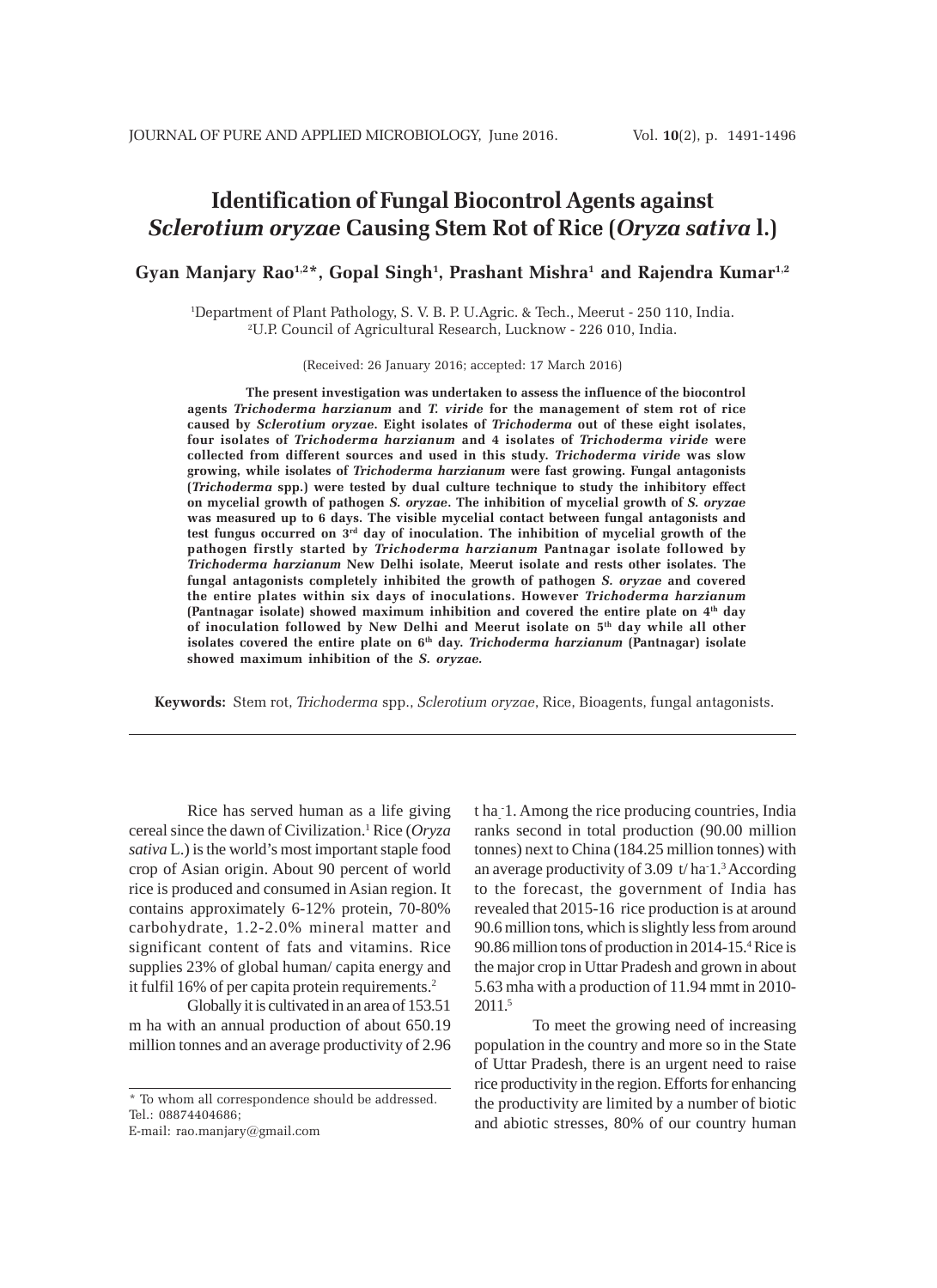depend fully or partially on rice as their main cereal food and staple diet. The crop suffers from a number of devastating diseases, caused by fungus, bacteria, viruses, nematodes, phytoplasma and a number of environmental stress.<sup>6</sup> Major fungal diseases of rice crop are Blast (*Magnaporthe grisea* Briosi and Cavara), Brown spot (*Helminthosporium oryzae* Brenda de Haan), False smut (*Claviceps oryzae*), Bunt (*Neovossia horrida* ), Sheath rot (*Sarocladium oryzae* Sawada), Sheath blight (*Rhizactonia solani*), Stem rot (*Sclerotium oryzae* Cattaneo), Bakane disease or Foot rot (*Fusarium moniliformie*) and seedling blight (*Corticium rolfsii* Curzi).7

Among these diseases, stem rot caused by *Sclerotium oryzae* Catt. is one of the most serious diseases of rice in India causing significant reduction in yield.<sup>8</sup> Paracer and Luthra has estimated 50-75 percent losses in yield in very badly infected field while crop losses of 5-15 percent occur almost every year in Punjab.<sup>9</sup> Loss in yield as high as 72% have been recorded in rice growing areas of the Punjab and Pakistan.10 The disease is soil borne and remains, mainly confined to stem but it also attacks all the aerial plant parts. Globally, more than 3 billion people have rice as staple food, and it accounts for 50 to 80% of their daily calorie intake.<sup>11</sup> Over the next 20 years it is expected that demand for rice will grow by 2.5% per year.12

Due to the disadvantages of fungicides, integrated disease management programs are applied, in which judicious and recommended use of fungicides and their integration with biocontrol agents is favoured. Since fungicides may have deleterious effect on the pathogen as well as the antagonists, an understanding of the effect of fungicides on the pathogen and antagonists, would provide information on the selection of selective fungicides and fungicides resistant antagonists for compatibility studies.13 Majority of work done on plant disease biocontrol relate to soil borne diseases using either bacteria or fungal antagonists.14-16 However, the use of antagonistic fungi, especially *Trichoderma* and *Gliocladium* spp. has been more extensive than their bacterial counterparts.17-20

There is considerable pressure from environmental scientists to give lesser emphasis on chemical control and promotion of biological

J PURE APPL MICROBIO*,* **10**(2), JUNE 2016.

method for management of plant pests and diseases. Though the use of fungicides is necessary at present, however their use can be minimized as a long term solution to the crop health problem because they are hazardous and also eliminate natural enemies. So, the present investigation was carried out on the screening of different isolates of *Trichoderma* spp. against *S. oryzae* to find out the most effective strains for their further evaluation.

#### **MATERIALS AND METHODS**

Eight isolates of *Trichoderma* spp. were collected and used in this study. Among these four isolates of *Trichoderma harzianum* and 4 isolates of *Trichoderma viride* were collected from different sources. *T. harzianum* and *T. viridae* were also isolated from rhizospheric soil collected from rice field of Crop Research Centre (CRC) at S.V.B.P.U.A&T Meerut. The morphological and cultural characteristics of these biocontrol agents are given below.

# **Isolation of fungal biocontrol agents from rice field**

The dilution plate method was applied for isolating fungal antagonists from soils, collected from rice field and rhizospheric soil of rice using a selective medium for the isolation of *Trichoderma* spp. $21$ 

Ten gm of soil was added to 100 ml of sterilized water in Erlenmeyer flask to give a dilution of 10-1 and shaken for half an hour. Ten ml aliquot of soil suspension was first transferred to a flask containing 90 ml of sterilized water. The process was repeated until required dilution (10-3 and 10-4) was obtained. The entire process was done in an inoculation chamber under aseptic condition. The dilution used for *Trichoderma* spp was  $10^{-3}$  and for other fungi it was  $10^{-4}$ . The prepared dilution was taken with the help of a 1 ml sterilized pipette and poured into Petri plates which were containing 25 ml of *Trichoderma* selective medium (TSM). The plates were incubated at  $28\pm10$ C for 3-5 days in B.O.D. incubator.

#### **Identification of the fungal culture**

The fungal culture was identified on the basis of their cultural and morphological characteristics. Slides were prepared with cotton blue and examined under compound microscope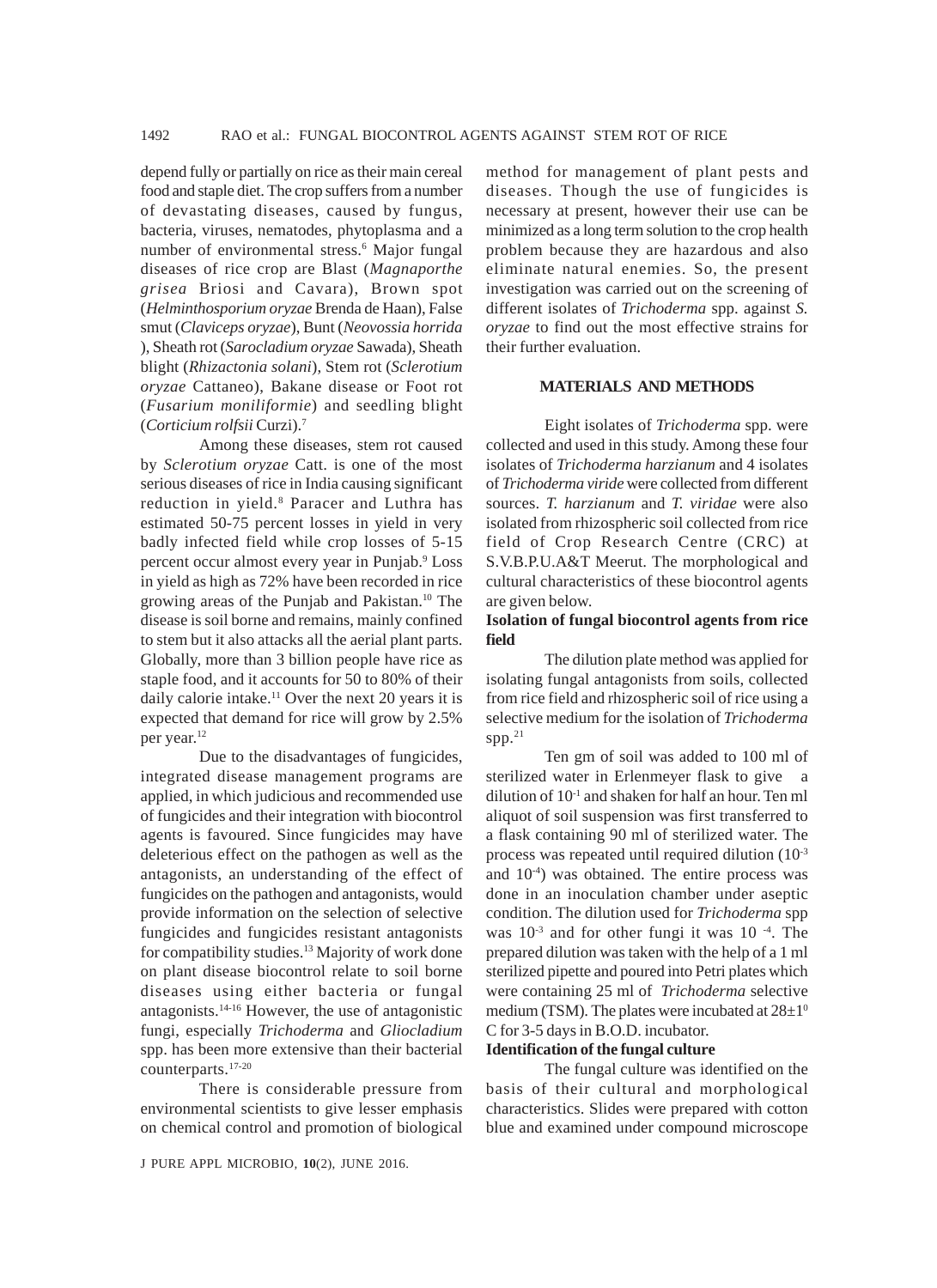for morphological characteristics of fungus (*Sclerotium oryzae* as well as antagonist (*Trichoderma* spp.)

# **Monoculture screening**

For comparison of redial growth rates of fungal biocontrol agents in monoculture screening, twenty ml of sterilized PDA medium was aseptically poured in sterilized Petri plates and allowed to solidify. Five mm. mycelial discs of fungal isolates (biocontrol agents) cut from 4 days old culture plates, were placed at a centre of Petri plates. These plates were incubated at  $28\pm1^{\circ}$  C. Periodic observations on the redial growth of fungal isolates were recorded.

## **Dual culture screening**

Fungal isolates (biocontrol agents) were screened for their antagonistic potential against the pathogen following dual culture technique. $22$ Twenty ml of sterilized melted PDA medium was aseptically poured in a sterilized 90 mm diameter Petri plates and allowed to solidify. Five mm mycelial disc of pathogen *S.oryzae* and test bio control agents *Trichoderma spp*. cut with the help of sterilized cork borer from the edge of 4 days old culture plates, were placed on solidified PDA in such a manner that they lie just opposite to each other (approximately 6 cm apart from each other). Inoculated Petri plates were incubated at  $28 \pm 1$ <sup>o</sup>C. The process was repeated 6 times for seven consecutive days. During final observation the plates were 24, 48, 72, 96, 120, 144 hrs, old. Periodic observation on the growth of biocontrol agents and the ability of biocontrol agents to colonize the pathogen were recorded.

For the study of Mycoparasitism of biocontrol agents on pathogen, the mycelial fragments were taken out with the help of needle from the zone of interaction, stained with cotton blue mounted with lactophenol on a glass slide and teased out to separate individual hyphae. A cover slip was placed over it. Another slide was also prepared from mycelial fragment of completely over grown pathogen mycelium. Microscopic study was done with the help of microscope.

# **RESULTS AND DISCUSSION**

#### *Trichoderma harzianum*

It grew actively on PDA medium producing hyaline, branched and septate

mycelium. Conidiophores arose within 48 hrs that were terminated with divergent phialides (verticillate type) bearing spores. The phialospores were smooth, green and sub-globose to short ovoid. It also produced thick walled, globose chlamydospores either terminal or intercalary. The fully grown culture on PDA was yellowish to green velvety.

# *Trichoderma viridae*

The fungus grew profusely on PDA, producing hyaline, branched and septate mycelium. Conidiophores terminated into phialides. The phialospores were rough walled, green, sub-globose to short ovoid. The colonies after 48 hours emit coconut odour. The colour of full grown colony was greenish velvety.

# **Comparison of growth rates of fungal biocontrol agents (monoculture screening)**

Eight isolates of *Trichoderma* spp. were screened in monoculture to compare the growth rates. Observations on radial growth of different isolates of *Trichoderma* showed that isolate of *Trichoderma viride* were slow growing, while isolates of *Trichoderma harzianum* were growing fastest followed by *Trichoderma viride* in general . Among four isolates only *Trichoderma harzianum* (Pantnagar isolate) attained a radial growth of 89.12 mm after 72 hours whereas *Trichoderma harzianum* (New Delhi) isolate and *Trichoderma harzianum* (Meerut isolate) attained 87.52 and 86.32 mm radial growth respectively, at 72 hrs of incubation the similar rate of growth was found at 42 hrs of incubation. (Table.1). *Trichoderma harzianum* Pantnagar isolate (89.12) was statistically at par with growth rate of Meerut isolate (86.32*)* at 72 hrs of incubation*.* Among isolates of *Trichoderma viride,* the Bangalore isolate showed fastest growth rate (68.72 mm) followed by New Delhi isolate (67.32 mm) and Meerut isolate (66.94 mm). However these were not significantly different from each other at 42 and 72 hrs of incubation.

# *In vitro* **evaluation of fungal antagonist** *Trichoderma* **spp. against** *S. oryzae*

Fungal antagonists (*Trichoderma* spp) were tested by dual culture technique to study the inhibitory effect on mycelial growth of pathogen *S.oryzae*. The inhibition of mycelial growth of *S.oryzae* was measured up to 6 days. Observation indicated that growth of both the organisms in dual culture was visible in 24 hours of inoculations.

J PURE APPL MICROBIO*,* **10**(2), JUNE 2016.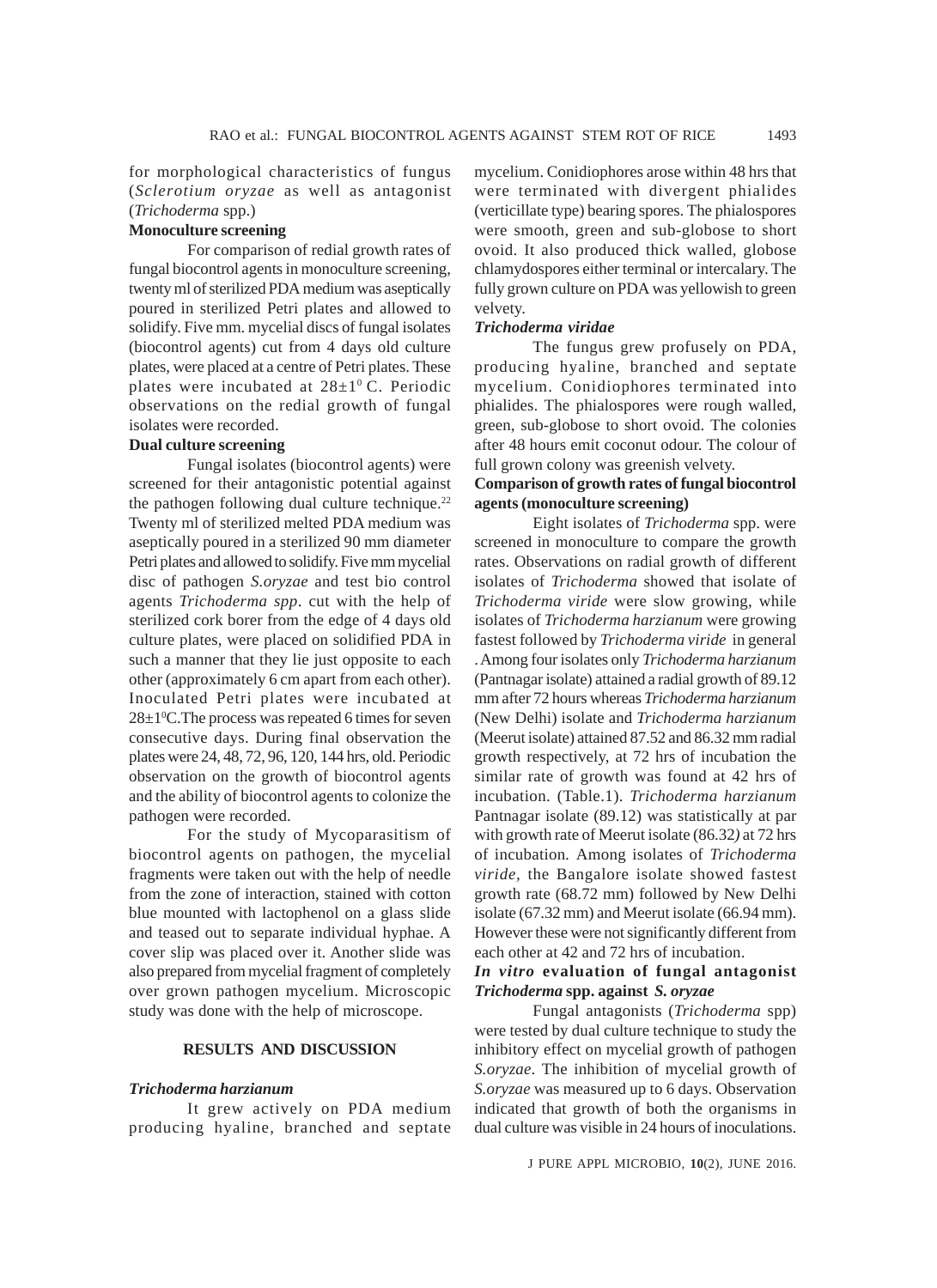The visible mycelial contact between fungal antagonists and test fungus occurred on  $3<sup>rd</sup>$  day of inoculations. The inhibition of mycelial growth of the pathogen firstly started by *Trichoderma harzianum* Pantnagar isolate followed by *Trichoderma harzianum* New Delhi isolate, Meerut isolate and rests other isolates. (Table 2).

The fungal antagonists completely inhibited the growth of pathogen *S.oryzae* and covered the entire plates within 6 days of inoculations. However *Trichoderma harzianum* (Pantnagar isolate) showed maximum inhibition and covered the entire plate on  $4<sup>th</sup>$  day of inoculation followed by New Delhi and Meerut isolate on 5<sup>th</sup> day while all other isolates covered the entire plate on 6th day. Since *Trichoderma harzianum*

Pantnagar isolate showed maximum inhibition of the *S. oryzae*, this isolate was selected for further studies. Venkateswarlu *et al.* reported that the fungi *viz., Trichoderma harizanum, Fusarium* sp., *Aspergillus flavus, A. niger, Penicillium* sp. *Penicillium notatum, Alternaria* sp*.,* and *Rhizopus* sp. were isolated from rhizosphere samples of paddy.23 The antagonistic effect of these isolates was assessed based on their ability to inhibit the pathogen growth and sclerotial population by dual culture technique under *in vitro*. *Trichoderma* spp. are the most commonly used fungal biological control agents and have long been known as effective antagonists against plant pathogenic fungi. $24-27$  Dual culture of biocontrol agent (s) is also useful for *in vitro* screening, as it is a

**Table 1.** Radial growth of fungal isolates in monoculture at 42 hrs. and 72 hrs. incubation

| S.N. | Fungal isolates with location                    | Radial growth $*(mm)$ |                   |  |
|------|--------------------------------------------------|-----------------------|-------------------|--|
|      |                                                  | 42 <sub>hr</sub>      | 72 <sub>hr.</sub> |  |
|      | <i>Trichoderma harzianum</i> (New Delhi isolate) | 55.26                 | 87.52             |  |
| 2    | Trichoderma harzianum (Kanpur isolate)           | 45.63                 | 79.46             |  |
| 3    | Trichoderma harzianum (Pantnagar isolate)        | 59.72                 | 89.12             |  |
| 4    | Trichoderma harzianum (Meerut isolate)           | 48.53                 | 86.32             |  |
| 5    | Trichoderma Viride (Bangalore isolate)           | 41.35                 | 68.72             |  |
| 6    | Trichoderma viride (Meerut isolate)              | 38.68                 | 66.94             |  |
| 7    | Trichoderma viride (New Delhi isolate)           | 39.43                 | 67.32             |  |
| 8    | Trichoderma viride (Kanpur isolate)              | 46.75                 | 90.00             |  |
|      | $CD$ at 5%                                       | 3.35                  | 4.09              |  |

**Table 2***. In vitro* evaluation of fungal antagonists against *S.oryzae* in dual culture

|   | S. N. Treatments                 | Observation on the growth of organism in dual culture<br>days after inoculation |                             |          |         |         |         |  |
|---|----------------------------------|---------------------------------------------------------------------------------|-----------------------------|----------|---------|---------|---------|--|
|   |                                  |                                                                                 | $\mathcal{D}_{\mathcal{L}}$ |          | 4       |         | 6       |  |
|   | S. $o + T$ harzianum (New Delhi) | $^+$                                                                            | $^{+++}$                    |          |         | $++++-$ |         |  |
| 2 | S. $o + T$ harzianum (Kanpur)    | $^{+}$                                                                          | $++$                        | $+++$    |         |         | $+++++$ |  |
| 3 | S. $o + T$ harzianum (Pantnagar) | $^{+}$                                                                          | $+++$                       |          | $+++++$ |         |         |  |
| 4 | S. $o + T$ harzianum (Meerut)    | $^{+}$                                                                          | $+++$                       | $+++$    |         | $+++++$ |         |  |
| 5 | S. $o + T$ viride (Banglaur)     | $^{+}$                                                                          | $++$                        | $+++$    |         |         | $++++-$ |  |
| 6 | S. $o + T$ viride (Meerut)       | $^{+}$                                                                          | $++$                        | $+++$    |         |         | $+++++$ |  |
| 7 | S. $o + T$ viride (New Delhi)    | $^{+}$                                                                          | $++$                        |          |         |         | $+++++$ |  |
| 8 | S. $o + T$ viride (Kanpur)       | $^+$                                                                            | $^{++}$                     | $^{+++}$ |         |         | $+++++$ |  |

S o = *Sclerotium oryzae*

T =*Trichoderma*

+ = Visible growth of both organisms

++ = Contact of both organisms and contact zone

+++ = Inhibition of the mycelial growth of test fungus (S.oryzae)

++++ = Overlapping and biocontrol agents occupy full growth

J PURE APPL MICROBIO*,* **10**(2), JUNE 2016.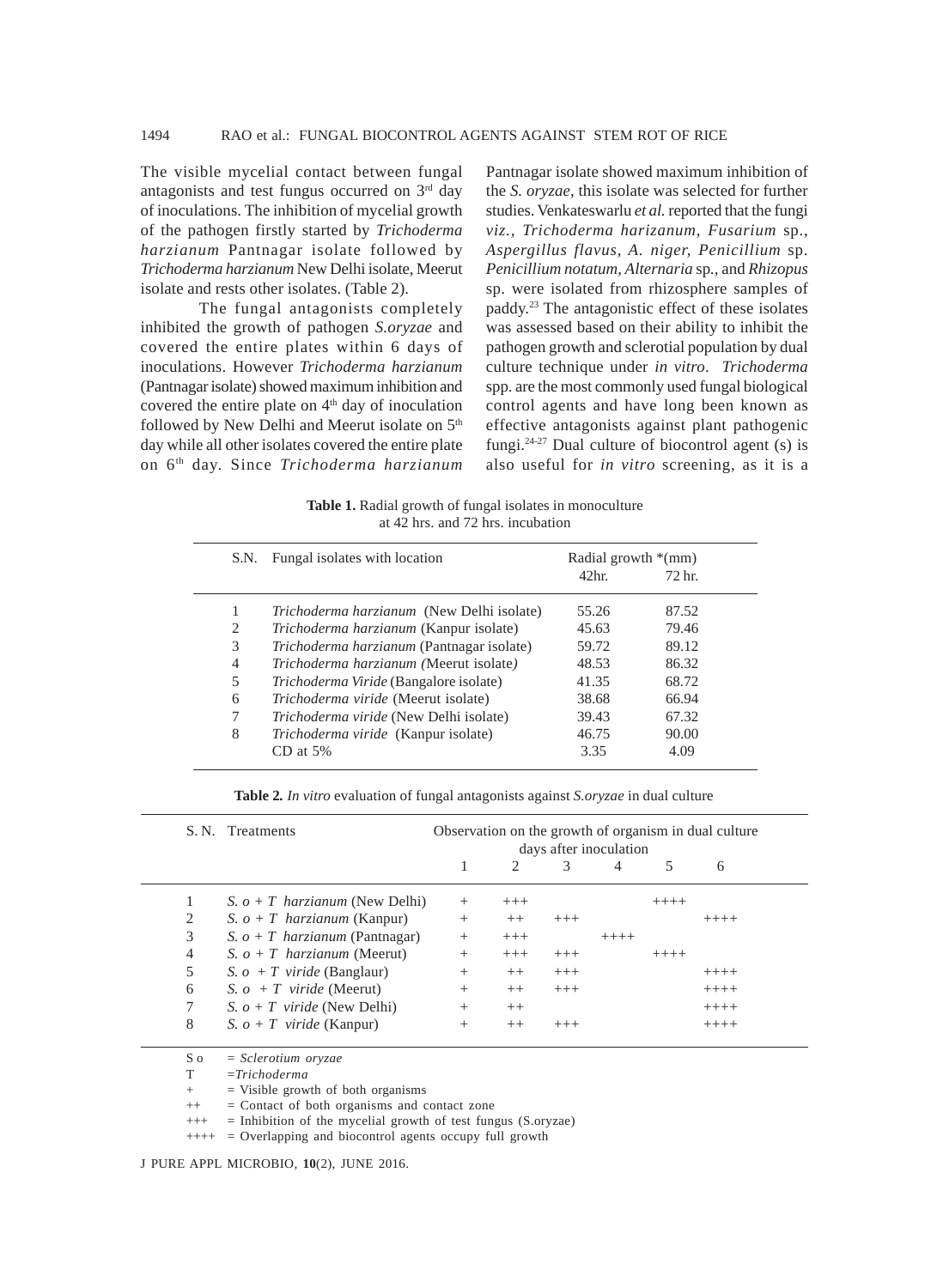measurement of relative saprophytic survival ability of biocontrol agents.28

Knowledge of the mechanism is must and would prove very useful for the effective disease control. The mechanism of mycoparasitism was critically investigated. mycoparasitism includes both hyphal interaction and sclerotial parasitization. Many scientists are in favour of mycoparasitism as principal mechanism of biological control.29-30 Light microscopic study on hyphal interaction between species of *Trichoderma* and the pathogen indicated that biocontrol agent parasitized the mycelium of *S. oryzae.* Studies of hyphal interaction between biocontrol agent and *S. oryzae* indicated attraction of parasite towards their host, hyper parasitic coiling, penetration and finally resulting in to lysis or collapse of *S. oryzae* hyphae. Cambell demonstrated that the parasitized hypha of *Sclerotium* (revealed by penetration hole) by a parasitic fungus, *Trichoderma* spp. later has also been observed by many other scientists.<sup>31-34</sup> The enzymes can digest cell wall components which suggest that they are involved in lysis, penetration and/or in the contact region of the mycoparasite and its host. At later stages of parasitism host cell was completely lysed and protoplast protrudes out of host cell wall. Similar result was observed by Prakash and Puri.<sup>8</sup> Results are in accordance to the previous findings and indicate that *Trichoderma harzianum* has maximum antagonistic potential against *Rhizoctonia solani* in comparison to *Trichoderma viride* and *Trichoderma virens*. 35 Prasanthi *et al.* reported that among eight antagonistic micro organisms in suppressing *Rhizoctonia bataticola* under *in-vitro* conditions, *T. viride* and *T. harzianum* could overgrew the pathogen.36

## **CONCLUSION**

Plant diseases caused by pathogenic fungi may result in significant yield losses of agricultural crops. Farmers, in general still rely on the use of synthetic fungicides to control plant diseases. However, the misuse of these chemicals may cause serious environmental and health problems. Microbial antagonists are potential agents that can be explored to provide effective and safe means to manage plant diseases. Several microorganisms have been tested and proven to

posses antagonistic properties against plant pathogenic fungi. Present recent study showed that the *Trichoderma s*pecies apparently suppressed the growth of *Sclerotium oryzae*, the cause of rice stem rot disease. The potential of these agents can be improved by continual improvement in isolation, formulation and application methods, particularly in the field.

#### **REFERENCES**

- 1. Roy, B., Tulsiram, S.D. Synthetic Seed of Rice: An Emerging Avenue of Applied Biotechnology. *Rice Genomics and Genetics*, 2013; **4**(4): 14- 27.
- 2. USDA (2010). http://www.ers.usda.gov/ publications/err-economic-research-report/ err125.aspx
- 3. FAO Survey. Food and Agriculture Organization. Survey On world agriculture, FAO, Rome, Italy, 2013.
- 4. Rice Out Look (2015). Kharif Rice Production During the Year 2015-16 in India. Redefining rice industry. http://www.riceoutlook.com/ kharif-rice-production-during-the-year-2015- 16-in-india
- 5. Dwivedi, J.L. Status Paper on Rice in Uttar Pradesh. Rice Knowledge Management Portal http://www.rkmp.co.in, 2012.
- 6. Sastry, K.S. Seed-transmitted plant virus diseases. Springer, New York, 2013; pp. 327.
- 7. GnanamanickamAffiliated withCentre for Advanced Studies in Botany, University of Madras, Guindy Campus, S.S., Krishnamurthy, K., Mahadevan, A. Biological Control of Major Fungal Diseases of Rice and Other Food Grains with Bacterial Antagonists. *In*: Biocontrol Potential and its Exploitation in Sustainable Agriculture, R.K. Upadhyay *et al.* (Ed.), Kluwer Academic/Plenum Publishers, New York, 2000; pp 267-278.
- 8. Prakash, N., Puri, S. Screening of fungal biocontrol agents against *Sclerotium oryzae* the causal agent of stem rot of rice. *International J. of Ag. Sci.* 2013; **9**(1): 346-350.
- 9. Paracer, C.S., Luthra, J.S. "Further studies on the stem rot disease of rice caused by "*Sclerotium oryzae*" in Punjab. *Indian J. Agric. Sci.* 1944; **14**: 144-148.
- 10. Safi, M. Ten years of rice findings. Kala Shah Kaku, Rice Research Station, Lahore. 1970; pp.  $2 - 4$ .
- 11. Delseny, M., Salses, J., Cooke, R., Sallaud, C., Regad, F. Rice genomics: Present and future.

J PURE APPL MICROBIO*,* **10**(2), JUNE 2016.